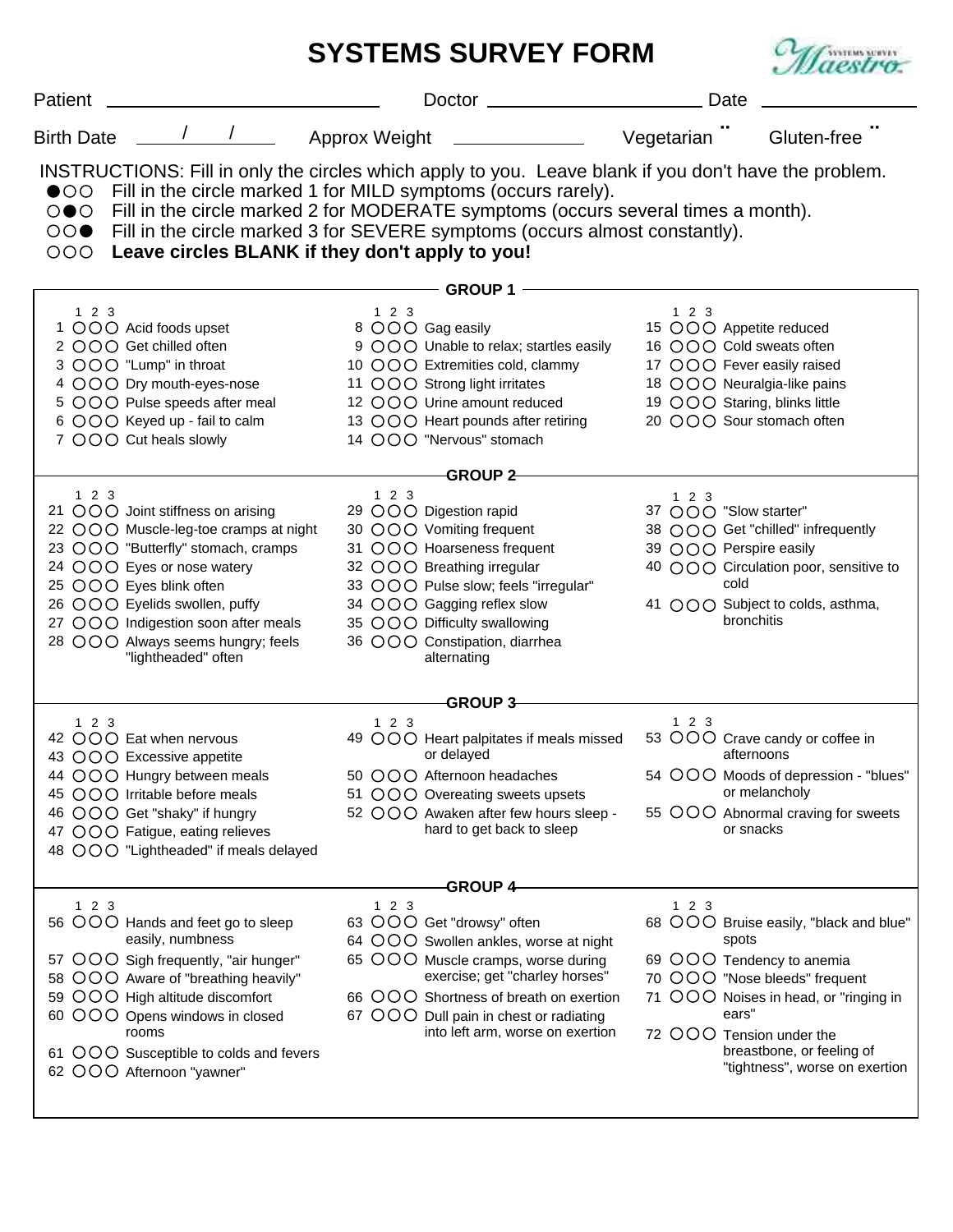## **SYSTEMS SURVEY FORM - PAGE 2**

|                                        | - GROUP 5                                |                                      |
|----------------------------------------|------------------------------------------|--------------------------------------|
| 123                                    | 123                                      | 123                                  |
| 73 OOO Dizziness                       | 83 OOO Feeling queasy; headache over     | 91 OOO Sneezing attacks              |
| 74 OOO Dry skin                        | eyes                                     | 92 OOO Dreaming, nightmare type bad  |
| 75 OOO Burning feet                    | 84 OOO Greasy foods upset                | dreams                               |
|                                        |                                          |                                      |
| 76 OOO Blurred vision                  | 85 OOO Stools light colored              | 93 OOO Bad breath (halitosis)        |
| 77 OOO Itching skin and feet           | 86 OOO Skin peels on foot soles          | 94 OOO Milk products cause distress  |
| 78 OOO Excessive falling hair          | 87 OOO Pain between shoulder blades      | 95 OOO Sensitive to hot weather      |
| 79 OOO Frequent skin rashes            | 88 OOO Use laxatives                     | 96 OOO Burning or itching anus       |
| 80 OOO Bitter, metallic taste in mouth | 89 OOO Stools alternate from soft to     | 97 OOO Crave sweets                  |
| in mornings                            | watery                                   |                                      |
|                                        |                                          |                                      |
| 81 OOO Bowel movements painful or      | 90 OOO History of gallbladder attacks or |                                      |
| difficult                              | gallstones                               |                                      |
| 82 OOO Worrier, feels insecure         |                                          |                                      |
|                                        | <b>GROUP 6-</b>                          |                                      |
| 123                                    | 123                                      | 123                                  |
| 98 OOO Loss of taste for meat          | 101 OOO Coated tongue                    | 104 OOO Mucous colitis or "irritable |
|                                        |                                          |                                      |
| 99 OOO Lower bowel gas several hours   | 102 OOO Pass large amounts of            | bowel"                               |
| after eating                           | foul-smelling gas                        | 105 OOO Gas shortly after eating     |
| 100 OOO Burning stomach sensations,    | 103 OOO Indigestion 1/2 - 1 hour after   | 106 OOO Stomach "bloating" after     |
| eating relieves                        | eating; may be up to 3-4 hrs.            |                                      |
|                                        |                                          |                                      |
|                                        | $-$ GROUP 7 $-$                          |                                      |
|                                        |                                          |                                      |
| $1\ 2\ 3$ (A)                          |                                          | (E)<br>$1 \quad 2 \quad 3$           |
| 107 OOO Insomnia                       |                                          | 150 OOO Dizziness                    |
| 108 OOO Nervousness                    |                                          | 151 OOO Headaches                    |
|                                        |                                          |                                      |
| 109 OOO Can't gain weight              | $1\ 2\ 3$ (C)                            | 152 OOO Hot flashes                  |
| 110 OOO Intolerance to heat            | 137 OOO Failing memory                   | 153 OOO Increased blood pressure     |
| 111 OOO Highly emotional               | 138 OOO Low blood pressure               |                                      |
| 112 OOO Flush easily                   | 139 OOO Increased sex drive              | 154 OOO Hair growth on face or body  |
| 113 OOO Night sweats                   | 140 OOO Headaches, "splitting or         | (female)                             |
|                                        | rending" type                            |                                      |
| 114 OOO Thin, moist skin               |                                          | 155 OOO Sugar in urine               |
| 115 OOO Inward trembling               | 141 OOO Decreased sugar tolerance        | (not diabetes)                       |
| 116 OOO Heart palpitates               |                                          | 156 OOO Masculine tendencies         |
| 117 OOO Increased appetite without     |                                          | (female)                             |
| weight gain                            |                                          |                                      |
|                                        |                                          |                                      |
| 118 OOO Pulse fast at rest             | (D)<br>$1 \quad 2 \quad 3$               |                                      |
| 119 OOO Eyelids and face twitch        | 142 OOO Abnormal thirst                  | $1\ 2\ 3$ (F)                        |
| 120 $OOO$ Irritable and restless       | 143 OOO Bloating of abdomen              | 157 OOO Weakness, dizziness          |
| 121 OOO Can't work under pressure      |                                          |                                      |
|                                        | 144 OOO Weight gain around hips or       | 158 OOO Chronic fatigue              |
|                                        | waist                                    | 159 OOO Low blood pressure           |
| $1\ 2\ 3$ (B)                          | 145 OOO Sex drive reduced or lacking     | 160 OOO Nails weak, ridged           |
| 122 OOO Increase in weight             | 146 OOO Tendency to ulcers, colitis      | 161 OOO Tendency to hives            |
| 123 OOO Decrease in appetite           | 147 OOO Increased sugar tolerance        | 162 OOO Arthritic tendencies         |
|                                        |                                          |                                      |
| 124 OOO Fatigue easily                 | 148 OOO Women: menstrual disorders       | 163 OOO Perspiration increase        |
| 125 OOO Ringing in ears                | 149 OOO Young girls: lack of menstrual   | 164 OOO Bowel disorders              |
| 126 OOO Sleepy during day              | function                                 | 165 OOO Poor circulation             |
| 127 OOO Sensitive to cold              |                                          | 166 OOO Swollen ankles               |
| 128 OOO Dry or scaly skin              |                                          | 167 OOO Crave salt                   |
|                                        |                                          |                                      |
| 129 OOO Constipation                   |                                          | 168 OOO Brown spots or bronzing of   |
| 130 OOO Mental sluggishness            |                                          | skin                                 |
| 131 OOO Hair coarse, falls out         |                                          | 169 OOO Allergies - tendency to      |
| 132 OOO Headaches upon arising, wear   |                                          | asthma                               |
| off during day                         |                                          | 170 OOO Weakness after colds,        |
|                                        |                                          | influenza                            |
| 133 OOO Slow pulse, below 65           |                                          |                                      |
| 134 OOO Frequency of urination         |                                          | 171 OOO Exhaustion - muscular and    |
| 135 OOO Impaired hearing               |                                          | nervous                              |
| 136 OOO Reduced initiative             |                                          | 172 OOO Respiratory disorders        |
|                                        |                                          |                                      |

 $\overline{\phantom{a}}$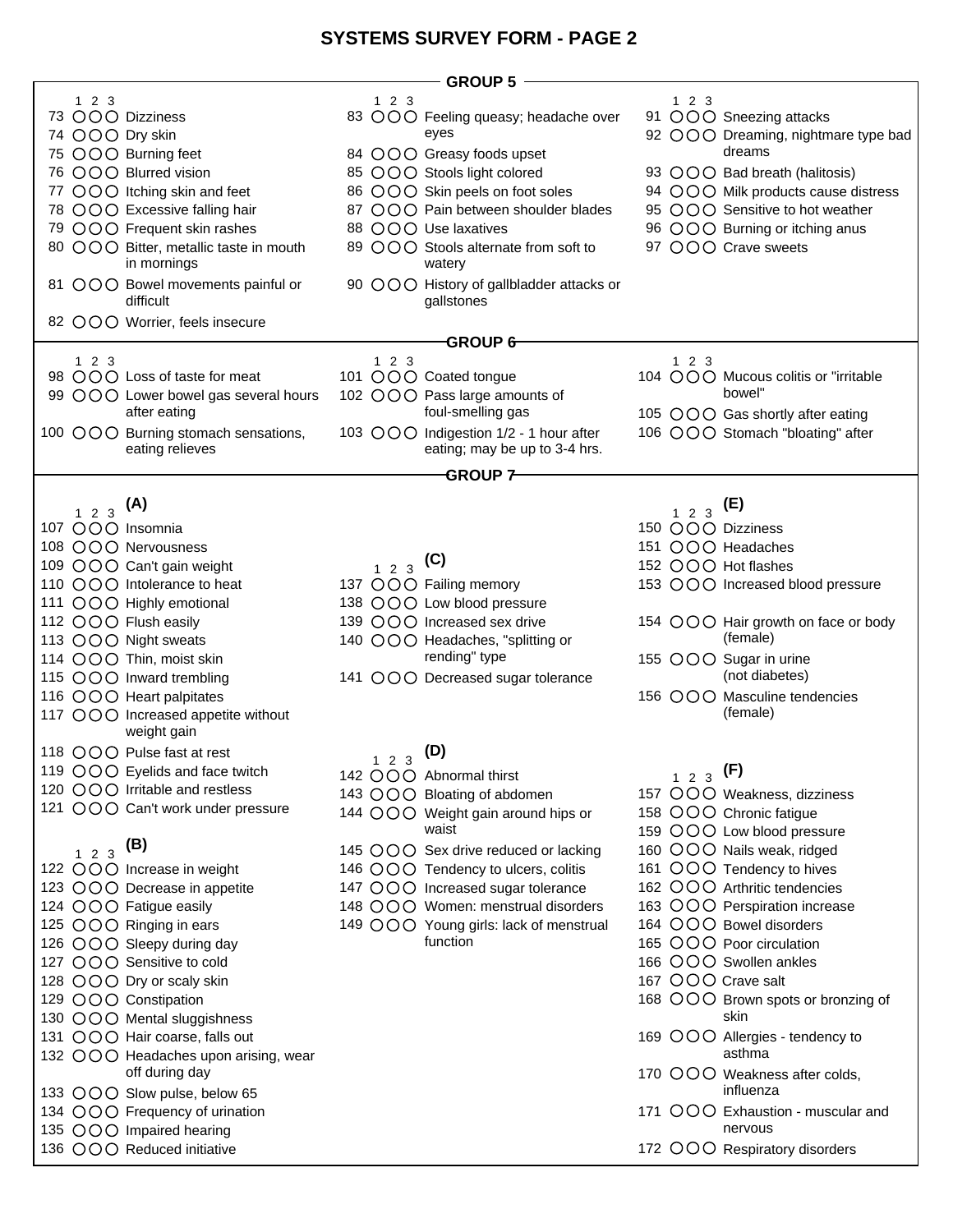## **SYSTEMS SURVEY FORM - PAGE 3**

| <del>G</del> ROUP 8-                                                                                                                                                                                                                                                                                                                                                                                                                                                                                                                                                                                                                                                                                                                                                                                                           |                                                                                                                                                                                                                                                                               |                                                                                                                                                                                                                                                                                                                                                                                                                                                                                                                                                                                                                                                                                 |                                                                                                                                                                                                                                                                                                                                                                                                                                   |  |  |  |  |
|--------------------------------------------------------------------------------------------------------------------------------------------------------------------------------------------------------------------------------------------------------------------------------------------------------------------------------------------------------------------------------------------------------------------------------------------------------------------------------------------------------------------------------------------------------------------------------------------------------------------------------------------------------------------------------------------------------------------------------------------------------------------------------------------------------------------------------|-------------------------------------------------------------------------------------------------------------------------------------------------------------------------------------------------------------------------------------------------------------------------------|---------------------------------------------------------------------------------------------------------------------------------------------------------------------------------------------------------------------------------------------------------------------------------------------------------------------------------------------------------------------------------------------------------------------------------------------------------------------------------------------------------------------------------------------------------------------------------------------------------------------------------------------------------------------------------|-----------------------------------------------------------------------------------------------------------------------------------------------------------------------------------------------------------------------------------------------------------------------------------------------------------------------------------------------------------------------------------------------------------------------------------|--|--|--|--|
| 123<br>173 OOO Muscle weakness<br>174 OOO Lack of Stamina<br>175 OOO Drowsiness after eating<br>176 OOO Muscular soreness<br>177 OOO Rapid heart beat<br>178 OOO Hyper-irritable<br>179 OOO Feeling of a band around your<br>head<br>180 OOO Melancholia (feeling of<br>sadness)<br>181 OOO Swelling of ankles<br>182 OOO Diminished urination                                                                                                                                                                                                                                                                                                                                                                                                                                                                                 | 123<br>183 OOO Tendency to consume sweets<br>or carbohydrates<br>184 OOO Muscle spasms<br>185 OOO Blurred vision<br>186 OOO Loss of muscular control<br>187 OOO Numbness<br>188 OOO Night sweats<br>189 OOO Rapid digestion<br>190 OOO Sensitivity to noise<br>bottom of feet |                                                                                                                                                                                                                                                                                                                                                                                                                                                                                                                                                                                                                                                                                 | 123<br>192 OOO Visible veins on chest and<br>abdomen<br>193 OOO Hemorrhoids<br>194 OOO Apprehension (feeling that<br>something bad will happen)<br>195 OOO Nervousness causing loss of<br>appetite<br>196 OOO Nervousness with indigestion<br>197 OOO Gastritis<br>191 OOO Redness of palms of hands and 198 OOO Forgetfulness<br>199 OOO Thinning hair                                                                           |  |  |  |  |
|                                                                                                                                                                                                                                                                                                                                                                                                                                                                                                                                                                                                                                                                                                                                                                                                                                |                                                                                                                                                                                                                                                                               |                                                                                                                                                                                                                                                                                                                                                                                                                                                                                                                                                                                                                                                                                 | <b>MALE ONLY</b>                                                                                                                                                                                                                                                                                                                                                                                                                  |  |  |  |  |
| $-$ FEMALE ONLY<br>123<br>123<br>200 OOO Very easily fatigued<br>206 OOO Menstruate too frequently<br>201 OOO Premenstrual tension<br>207 OOO Vaginal discharge<br>202 OOO Painful menses<br>O Hysterectomy / ovaries<br>208<br>removed<br>203 OOO Depressed feelings before<br>menstruation<br>209 OOO Menopausal hot flashes<br>210 OOO Menses scanty or missed<br>204 ○○○ Menstruation excessive and<br>prolonged<br>211 OOO Acne, worse at menses<br>205 OOO Painful breasts<br>212 OOO Depression of long standing<br><b>IMPORTANT</b><br>Please list the five main complaints you have in the order of their importance:<br>$2.$ $\overline{\phantom{a}}$<br><u> 1989 - Johann John Stein, fransk politik (f. 1989)</u><br>3.<br>4.<br>$5.$ —                                                                            |                                                                                                                                                                                                                                                                               |                                                                                                                                                                                                                                                                                                                                                                                                                                                                                                                                                                                                                                                                                 | 123<br>213 OOO Prostate trouble<br>214 OOO Urination difficult or dribbling<br>215 OOO Night urination frequent<br>216 OOO Depression<br>217 OOO Pain on inside of legs or<br>heels<br>218 OOO Feeling of incomplete bowel<br>evacuation<br>219 OOO Lack of energy<br>220 OOO Migrating aches and pains<br>221 OOO Tire too easily<br>222 OOO Avoids activity<br>223 OOO Leg nervousness at night<br>224 OOO Diminished sex drive |  |  |  |  |
| <b>BARNES THYROID TEST</b><br>This test was developed by Dr. Broda Barnes, M.D. and is a measurement of<br>the underarm temperature to determine hypo and hyperthyroid states. The test<br>is conducted by the patient in the a.m. before leaving bed - with the<br>temperature being taken for 10 minutes. The test is invalidated if the patient<br>expends any energy prior to taking the test - getting up for any reason, shaking<br>down the thermometer, etc. It is important that the test be conducted for<br>exactly 10 minutes, making the prior positioning of both the thermometer and a<br>clock important.<br><b>PRE-MENSES FEMALES AND MENOPAUSAL FEMALES</b><br>Any two days during the month<br><b>FEMALES HAVING MENSTRUAL CYCLES</b><br>The 2nd and 3rd day of flow OR any 5 days in a row<br><b>MALES</b> |                                                                                                                                                                                                                                                                               | You can do the following test at home to see if you may have a functional<br>low thyroid. Use an oral thermometer or a digital one. When you use a<br>digital one, place the probe under your arm for 5 minutes then turn your<br>machine on; continue on for an additional 5 minutes. When using a<br>regular one, shake down the night before.<br>Temperature _______________<br>Temperature _______________<br>Date<br><u>and the state of the state of the state</u><br>Temperature _______________<br>Date<br>Temperature _______________<br>Date<br>Date<br><u> 1989 - Johann Barn, amerikansk politiker (</u><br>Temperature ______________<br>Date <u>_____________</u> |                                                                                                                                                                                                                                                                                                                                                                                                                                   |  |  |  |  |
| Any 2 days during the month                                                                                                                                                                                                                                                                                                                                                                                                                                                                                                                                                                                                                                                                                                                                                                                                    |                                                                                                                                                                                                                                                                               |                                                                                                                                                                                                                                                                                                                                                                                                                                                                                                                                                                                                                                                                                 |                                                                                                                                                                                                                                                                                                                                                                                                                                   |  |  |  |  |